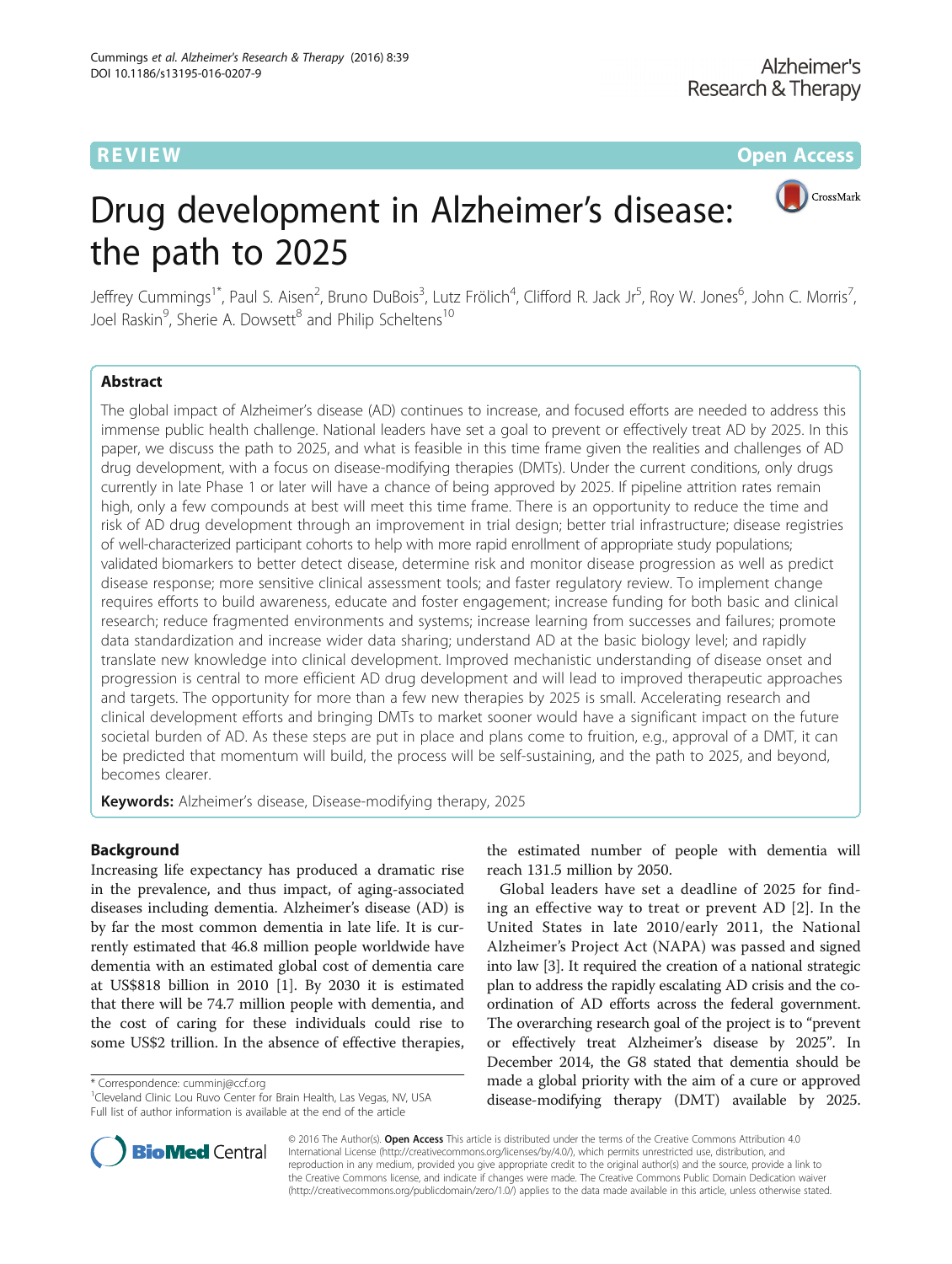Although the politically initiated 2025 deadline may not have been based on scientific principles of disease research or the realities of drug development, it has become a rallying cry for researchers and advocates as they endeavor to find innovative ways to develop drugs to successfully achieve the 2025 goal.

Despite the evaluation of numerous potential treatments in clinical trials [\[4](#page-10-0), [5](#page-10-0)], only four cholinesterase inhibitors and memantine have shown sufficient safety and efficacy to allow marketing approval at an international level. These five agents are symptomatic treatments, temporarily ameliorating memory and thinking problems, and their clinical effect is modest; they do not treat the underlying cause of AD and do not slow the rate of decline [[6\]](#page-10-0).

Over the past decade, the focus of drug discovery and development efforts has shifted toward DMTs for AD; that is, treatments whose aim is to affect the underlying disease process by impacting one or more of the many brain changes characteristic of AD. These treatments could slow the progression of the disease or delay its onset. Less encouraging is that, over the same time period, numerous candidate agents have failed in clinical development, and no DMTs have shown a drug-placebo difference in Phase 3 studies or received marketing approval [[7\]](#page-10-0).

While AD drug failures to date are likely, in part, because the drugs tested lacked sufficient target engagement or had toxic effects [\[8](#page-10-0)], efforts to bring new AD drugs to market have been hindered by a number of challenges—incomplete understanding of AD pathogenesis, the multifactorial etiology and complex pathophysiology of the disease, the slowly progressive nature of AD, and the high level of comorbidity occurring in the elderly population [[9\]](#page-10-0). Further challenges exist in the clinical trial environment because overt clinical symptoms are not evident until considerable change has occurred within the brain, the most appropriate outcome measures have not been widely agreed upon, there is difficulty establishing and coordinating global clinical trial networks, and strategies for identifying and recruiting trial participants are time- and cost-intensive [\[10](#page-10-0)]. As we move to treating earlier in the disease continuum, there is more sensitivity around risk associated with drug use; drug failures may be the result of studying too low a dose in an effort to decrease the occurrence of side effects, including amyloid-related imaging abnormalities (ARIA), which are still poorly understood.

In this paper, we discuss the path to 2025, and what is feasible in this time frame given the realities and challenges of AD drug development. We focus on development of DMTs for individuals with early disease, which may be more amenable to disease modification and most likely to fulfill the 2025 mandate of meaningful new

therapy. Early disease is defined here as mild cognitive impairment (MCI) due to AD (National Institute on Aging-Alzheimer's Association (NIA-AA) criteria [\[11](#page-10-0)]) or prodromal AD (International Working Group (IWG) criteria [[12\]](#page-10-0)). Clinical study of individuals with preclinical AD (asymptomatic persons at increased risk for symptomatic AD) are being pursued but their longer time frames and measurement and regulatory uncertainty makes them less likely to contribute to reaching the 2025 goal; this topic is not discussed in depth here, but it is recognized that the challenges are likely to be similar, though on a greater scale, to those associated with development of treatments for MCI. Identifying DMTs for use in preclinical populations will take longer given uncertainties about disease progression, clinical outcomes, biomarkers, and regulatory views.

We provide examples of current activities and practices to help address these complex challenges and briefly discuss activities that need to start now but may not have direct impact until after 2025. We intend to set the stage for continuing progress in the AD drug development field, and to stimulate further discussion and action for impact in the short term to fulfill the 2025 goal and long term for continuing development in the AD space beyond 2025.

# AD drug development—current status

For a DMT, after preclinical development and initial characterization of an AD agent, Phase 1 takes approximately 13 months, Phase 2 approximately 28 months, and Phase 3 approximately 51 months, followed by regulatory review of approximately 18 months [\[13](#page-10-0)]. Including preclinical development, the total development time reaches 160 months (more than 9 years). The cost of developing a DMT for AD, including the cost of failures, is estimated at \$5.7 billion in the current environment [[13\]](#page-10-0).

To determine if availability of DMTs by 2025 is a realistic goal, we can work backwards from 2025 (Fig. [1\)](#page-2-0). If the current timeline remains unchanged, approval of a DMT by 2025 requires that the agent be under regulatory review by 2023/2024. Thus, Phase 3 studies will need to start by 2019 to allow sufficient time for recruitment, treatment in trial and analysis/interpretation, and Phase 2 will need to start in 2016/2017. Therefore, for approval by 2025, potential AD DMTs need to be in late Phase 1 now, and most compounds with a chance of success by 2025 will currently be in Phase 2 or 3.

The number of DMTs in clinical trials is small considering the need. Currently in Phase 1 through Phase 3 development, there are approximately five active immunotherapies, 11 passive immunotherapies, and 55 small molecules (including but not limited to DMTs) [[14](#page-10-0)]. The main targets are amyloid, followed by inflammatory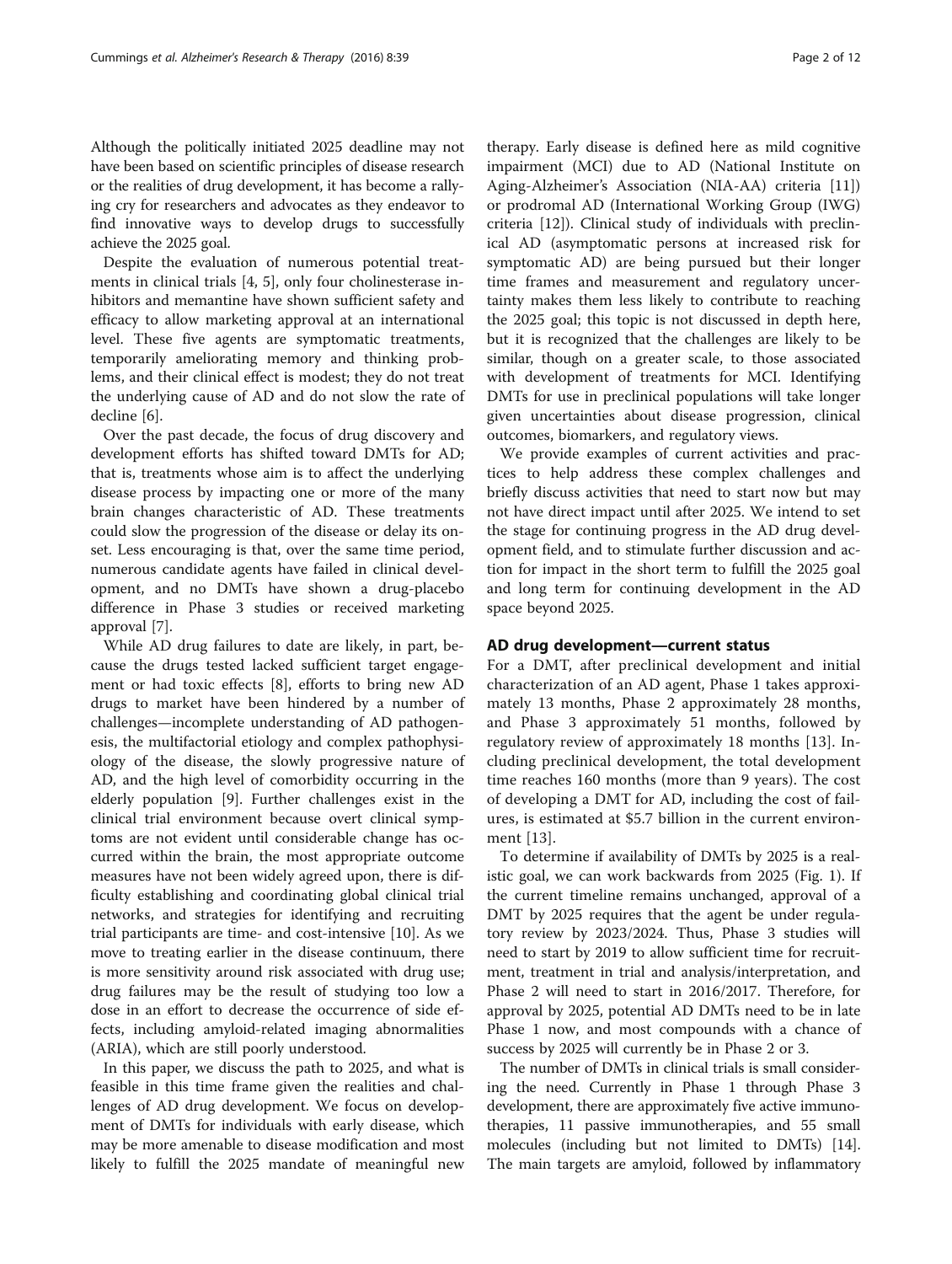<span id="page-2-0"></span>

mediators/factors and tau, and the dominant approach is passive immunization targeting amyloid. Reviews of select DMTs in development are provided by Scheltens et al. [[15](#page-10-0)] and Hendrix et al. [\[16\]](#page-10-0). Attrition is high, and few compounds, at best, will be approved in the 2025 time frame.

# Accelerating AD drug development to 2025: overcoming key challenges

Hastening new drug development with a view to implementing drug treatment and prevention strategies by 2025 will require advances within the clinical trial setting as well as progress in the regulatory environment. We discuss specific measures that are needed in these areas, and provide examples of where they are already being implemented.

## Clinical trial environment

Speeding up clinical development, particularly in Phase 2 and 3, requires innovations and improvements in study design and trial execution, as well as more effective recruitment measures and disease detection/monitoring.

# Trial design and operation

Traditionally, individual study phases are completed before moving to the next phase of the study. However, as has been the case in immunotherapy development, combined Phase 1/2 clinical trials may speed development; that is, instead of conducting a Phase 1 trial for toxicity and a separate Phase 2 trial for efficacy, it may be appropriate to integrate these two phases into one study of individuals with AD. Study sponsors can consider an adaptive Phase 2/3 study design, whereby accumulating trial data are used to guide modification of one or more specified aspects of the study design, for example reducing the number of dose arms, or extending or shortening the length of the trial without undermining its validity and integrity. Use of such an adaptive trial design places greater emphasis on Phase 2 learnings as guides to pharmaceutical decision-making (for example, whether to continue development of an investigational drug). While AD drug development could be reduced by

months or even years using an adaptive design, there is some skepticism about its value with concern of erroneous trial modifications as a result of the "noise" with our current cognitive measures as well as with non-validated biomarkers. Intensive study of novel study designs will be required to understand their appropriate role within the AD trial setting and potential for drug development acceleration.

While the advance of a drug from Phase 2 to Phase 3 is a step closer to the goal, there is a risk of wasting both time and money if this decision is based on secondary analysis and subgroup findings when the primary endpoint is not met in Phase 2. Rigorous adherence to pre-specified outcomes and avoidance of over-interpreting subgroup data, as well as greater understanding of the test agent in Phase 2 and appropriate primary endpoint selection, are crucial and will help preserve resources for agents with a higher likelihood of success.

Patient recruitment and enrollment are the most timeconsuming aspects of the clinical trial process and this is particularly so for Phase 3 studies where sample sizes for AD trials of DMTs are often more than 1000 participants. Recruitment to AD trials is notoriously slow, and can take years for AD Phase 3 trials. Speeding up recruitment is a key area where clinical development timelines could be impacted, reducing Phase 2 and Phase 3 study times by many months.

Efforts are needed to increase recruitment include expanding public and healthcare professional (HCP) understanding of AD as well as increasing their awareness of opportunities for AD trial participation, whether in currently recruiting trials or in future trials through voluntary inclusion on AD registries. HCPs also need to be more informed and prepared for screening of patients and referral to memory centers. Patient networks and advocacy groups will play an increasingly important role in engaging the general population and raising their awareness of AD and dementia, as well as AD trial participation opportunities, for example through the creation of more Dementia Friendly Communities (DFCs) (e.g., The Heart Ring Movement campaign in Japan, and The Dementia Friends program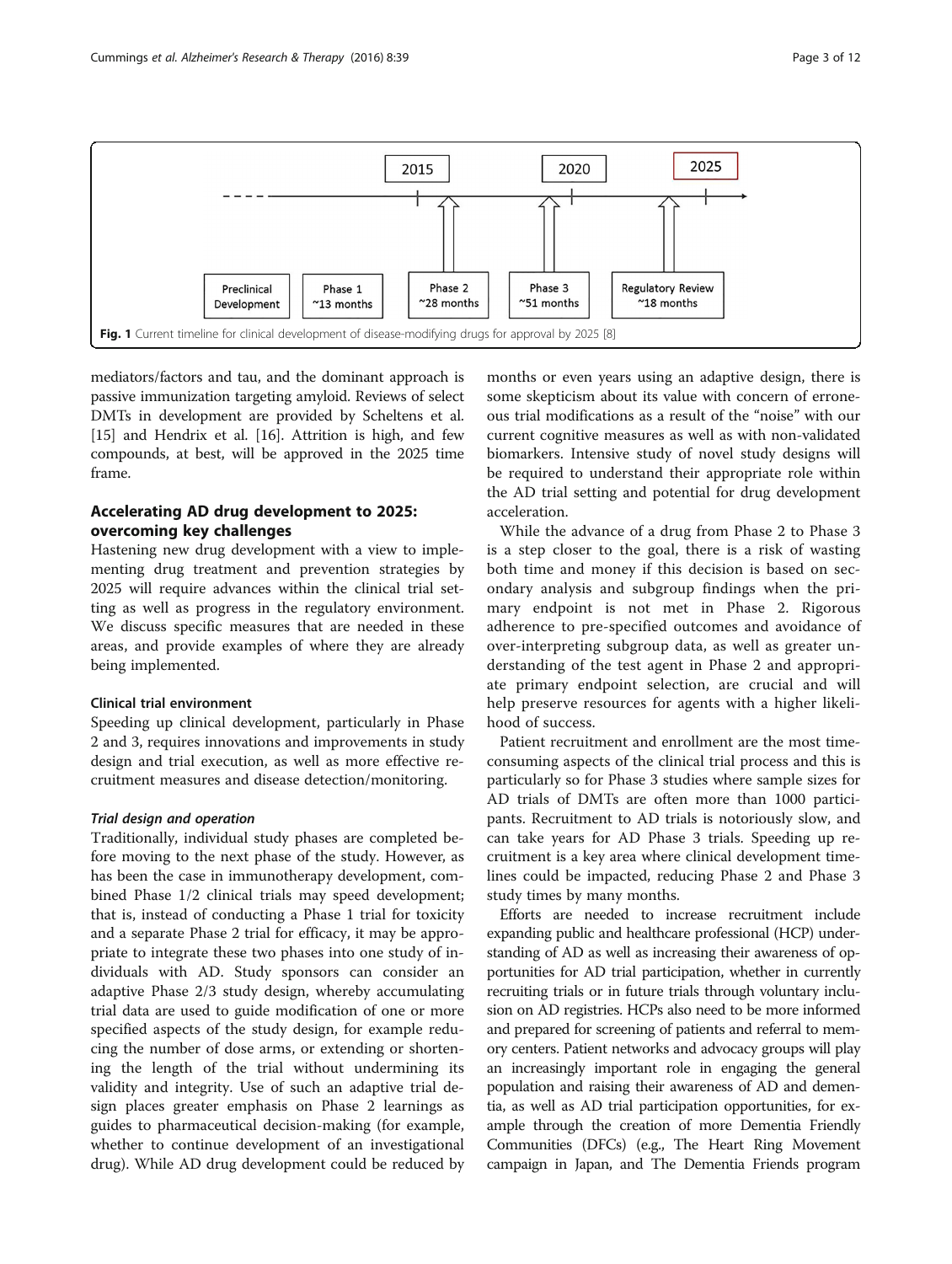initiative launched by the Alzheimer's Society in the UK). This will be particularly important in countries where there is currently a less enthusiastic attitude towards clinical trial participation. Voices of politicians, entertainment celebrities, sports figures, religious leaders, and other stakeholders may ultimately be necessary to fully galvanize populations into action.

To streamline enrollment in AD clinical trials and speed up recruitment, registries of healthy aged and symptomatic individuals are vital. As well as providing a repository for information about people with a specific condition, registries provide a connection between people who are willing to participate in research and those recruiting for studies. More advanced registries with standardized demographic, genetic, biologic, cognitive, and environmental information on potential participants could reduce the length of clinical trials further after the initial eligibility testing has been established. The availability of serial assessment information within a database could permit selection of trial participants based on disease trajectory. The availability of a trialready cohort in which both amyloid and cognitive status are known could potentially provide the greatest time saving in treatment development; however, the cost of establishing such cohorts is significant. Finding mechanisms to avoid "labeling" participants, ensuring security and privacy of data, and respecting transgenerational inferences are all key to development of successful registries.

AD registries currently in place to help with more effective recruitment to clinical trials include:

- The Alzheimer's Prevention Registry [[17\]](#page-10-0)
- The Dominantly Inherited Alzheimer Network Trials Unit (DIAN-TU) Expanded Registry [\[18\]](#page-10-0), to aid recruitment of individuals at risk of having a gene mutation that causes dominantly inherited AD to trials of potential DMTs;
- The Brain Health Registry [\[19\]](#page-10-0), a global online registry for anyone age 18 years and older interested in research of new treatments for AD, and other conditions that affect brain function (includes opportunities for clinical trial participation);
- The Global Alzheimer's Platform (GAP) initiative [[20](#page-10-0), [21](#page-10-0)];
- The Cleveland Clinic Healthy Brains Registry (healthybrains.org) [\[22\]](#page-10-0);
- The Alzheimer's Disease Cooperative Study (ADCS) [[23](#page-10-0)], a federal-university collaboration and also part of the Alzheimer Prevention Initiative; and
- The Join Dementia Research initiative [[24](#page-10-0)] in the UK.

Linking individual registries will further increase the potential participant pool, and that is beginning to occur.

The Brain Health Registry has recently partnered with GAP to dramatically increase the registry's database size to tens of thousands of new registry members; under the joint effort, supporters hope to have 40,000 people registered before the end of 2016.

Other channels of recruitment, including community screenings, advocacy forums, educational programs, social media campaigns, and use of conventional media (television, radio, newspapers), can function to refer potential participants to registries or directly to trial sites.

Trial execution can be far more efficient if there is an integrated standing network of clinical trial sites. These clinical trial platforms may include local disease registries, trial-ready cohorts, and optimized administrative procedures, and they are increasingly being pursued as a way to assure less redundancy (e.g., through acceptance of a standardized budget and contract language and annual rather than trial-specific rater training and certification) and greater speed compared to the existing clinical trial procedures. GAP, for example, hopes to reduce the clinical testing cycle by 2 years or more through the development of certified clinical trial sites and, as already discussed, registries with cohorts of trial-ready patients.

Clinical trial execution is dependent upon Institutional Review Board (IRB)/Ethics Committee (EC) approval, and with multi-center trials this invariably means approval by numerous individual IRBs/ECs. The burden on IRBs/ECs and on sponsors and clinical investigators who are seeking review for multicenter trials is considerable; there is unnecessary expense, duplication of effort, and delays. Greater reliance on a centralized (even national) IRB review process could reduce this time-consuming problem.

Fostering stronger ties between clinical practice and research could also speed trial recruitment and increase trial efficiency. Comprehensive AD Centers, whereby clinical activities and research efforts are brought together so that patient care and clinical study of AD can occur in a more integrated environment, are being established. Examples include: The Gérontopôle in Toulouse, France [[25](#page-10-0)]; the Salpêtrière Dementia Research Center, in Paris, France; the Amsterdam Dementia Cohort [[26](#page-10-0)]; the German Dementia Competence Network [[27](#page-10-0)]; the Cleveland Clinic Lou Ruvo Center for Brain Health, USA; and the University of Southern California Alzheimer's Therapeutic Research Institute (USC ATRI), USA.

# Detection and monitoring of disease—clinical assessment tools

As we shift clinical focus from the study of symptomatic treatments in populations with more advanced disease to DMTs in populations with earlier disease, several challenges arise with the use of currently available assessment tools. While DMTs will potentially slow cognitive decline,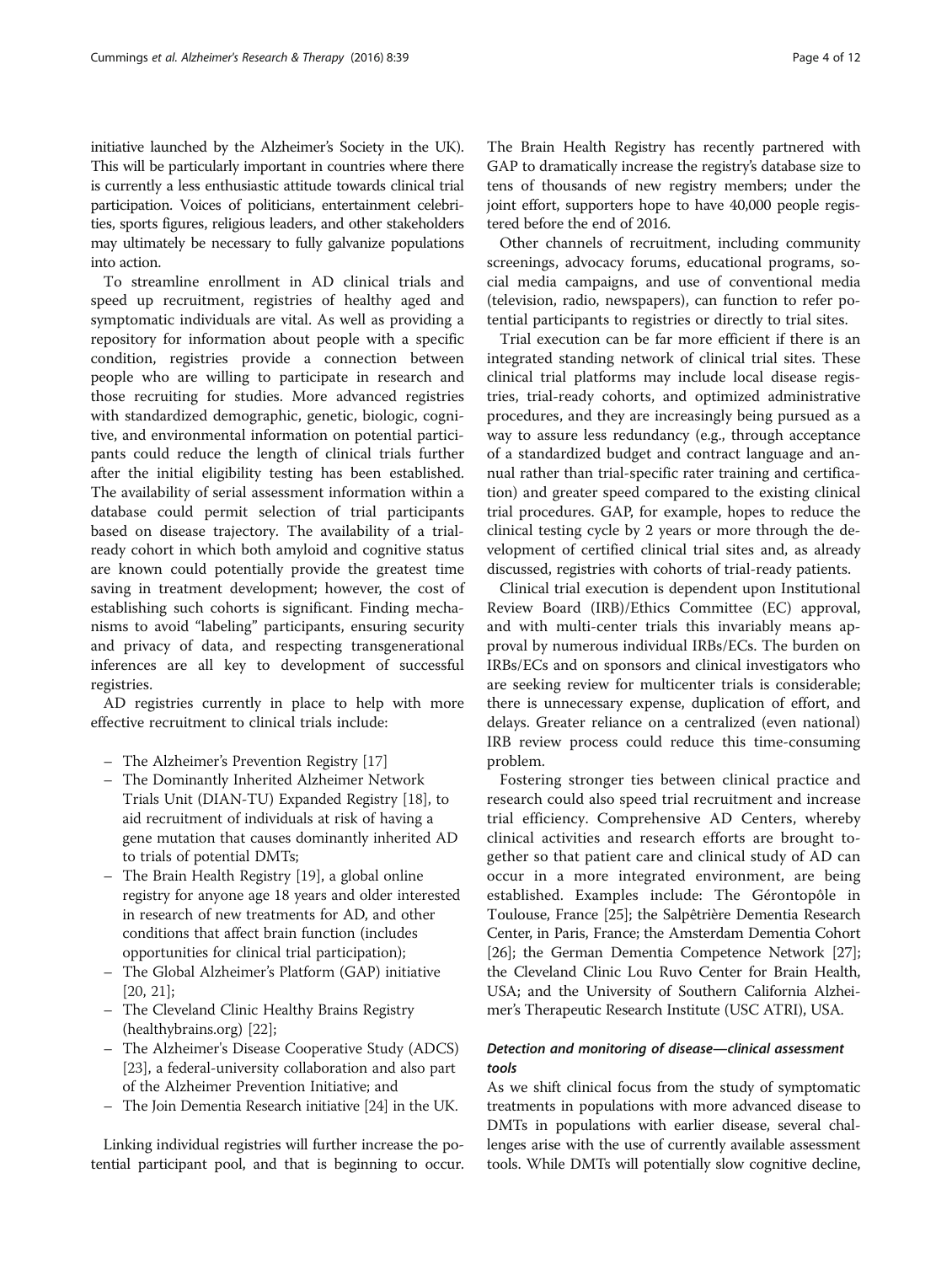they may not provide immediate improvement like existing symptomatic treatments. Cognitive instruments, such as the Alzheimer's Disease Assessment Scale-Cognitive subscale (ADAS-Cog), Mini-Mental State Examination (MMSE), and neuropsychological test items show relatively little change over time in individuals with early symptoms of disease, primarily due to ceiling effects in many of the items that make up these scales (i.e., there are ceiling effects, and parts of the test do not properly capture subtle changes over time). In addition, since functional worsening occurs later in the disease process and seems to follow cognitive decline [\[28, 29](#page-10-0)], individuals with no or minimal cognitive symptoms are likely to have no functional compromise, limiting the relevance of functional and global assessments.

There is a need for more sensitive and responsive instruments for use in these early stages of AD; in particular, more sensitive and specific cognitive assessment tools to capture subtle clinical decline are required to identify individuals with minimal symptoms and discern treatment effects among participants with earlier disease. As a result of the early involvement of the medial temporal lobe in AD pathogenesis, a specific memory profile has been reported in AD that is characterized by a diminished free recall ability that is only marginally improved by cueing (amnestic syndrome of the hippocampal type) [\[30](#page-10-0)]. The Free and Cued Selective Recall Reminding Test (FCSRT) can be used to detect impairment of free and cued recall and identify patients with MCI with high sensitivity and specificity [[31](#page-10-0), [32\]](#page-10-0). Computerized neuropsychological assessment may offer a greater degree of sensitivity, and assessments can be performed more frequently so within-subject changes can be detected more easily. Unfortunately, computer experience can influence computerized test performance and this is likely to be more of a challenge in elderly individuals. Exploration of these emerging alternatives may lead to new standard assessments in the AD trial environment.

Functional assessment remains a key challenge in AD drug development, and more sensitive tools to assess deficits in function are urgently needed. Function is commonly assessed using Activities of Daily Living (ADL) measurement instruments. ADL is divided into Basic Activities of Daily Living (BADL), which includes self-maintenance skills such as bathing, dressing or eating, and Instrumental Activities of Daily Living (IADL), which involves more complex activities such as using public transportation, managing finances, or shopping. These instrumental activities generally require a greater complexity of neuropsychological organization and are therefore likely to be vulnerable to the early effects of cognitive decline. Although there is incomplete agreement about which IADL domains are typically impaired in prodromal AD and which types of instruments may detect those best, it is clear that activities requiring higher cognitive processes are the most consistently affected items. New instruments for assessment of IADL functioning including items measuring the domains of financial capacities, keeping appointments, task completion time, decision making, speed of performance, and task accuracy [\[33](#page-10-0)] are needed.

Development and validation of new scales de novo is a long process. Recent efforts have focused on developing composites, which capture only those components from existing scales that have the ability to discern decline in early AD populations; for example, by eliminating items from the ADAS-Cog that appear less sensitive to early changes and combining the remainder with items from other instruments of cognition and/or function, sensitivity to change and reduced variability can be achieved. The Food and Drug Administration (FDA) has also indicated that a single composite outcome may be appropriate for trials of individuals with MCI/prodromal AD [[34](#page-10-0)]. Composites for the study of individuals with MCI include the integrated Alzheimer's Disease Rating Scale (iADRS) [[35](#page-10-0)], comprised of the scores from two widely accepted measures, the ADAS-Cog and the ADCS-instrumental Activities of Daily Living (ADCS-iADL), and the AD Composite Score (ADCOMS) [[36](#page-10-0)], comprised of four ADAS-Cog items, two MMSE items, and all six Clinical Dementia Rating-Sum of Boxes (CDR-SB) items. ADCOMS which has been demonstrated to have improved sensitivity to clinical decline over individual scales in individuals with earlier symptoms of AD. New tools are also needed for preclinical AD trials. The ADCS-Preclinical Alzheimer Cognitive Composite (ADCS-PACC) is a cognitive composite and the primary outcome measure in the Anti-Amyloid Treatment in Asymptomatic AD (A4) Trial of individuals with pr eclinical AD [\[37](#page-10-0)]. Other instruments for preclinical trials are being assessed.

Ultimately, the goal is to ensure that any assessment tool employed provides clinically meaningful information. In studies of populations with early AD symptoms, it might be appropriate to consider cognition alone as a primary endpoint, and this may require a better understanding of the clinical meaningfulness of cognitive changes and their ability to predict functional decline. A composite composed of appropriate cognitive and functional components would also be of use. More sensitive tools, whether cognitive or functional, could help speed clinical development by shortening recruitment time and reducing the required sample size.

# Detection and monitoring of disease—biomarkers

Biomarkers have become instrumental in efficient clinical development of drug entities for many diseases,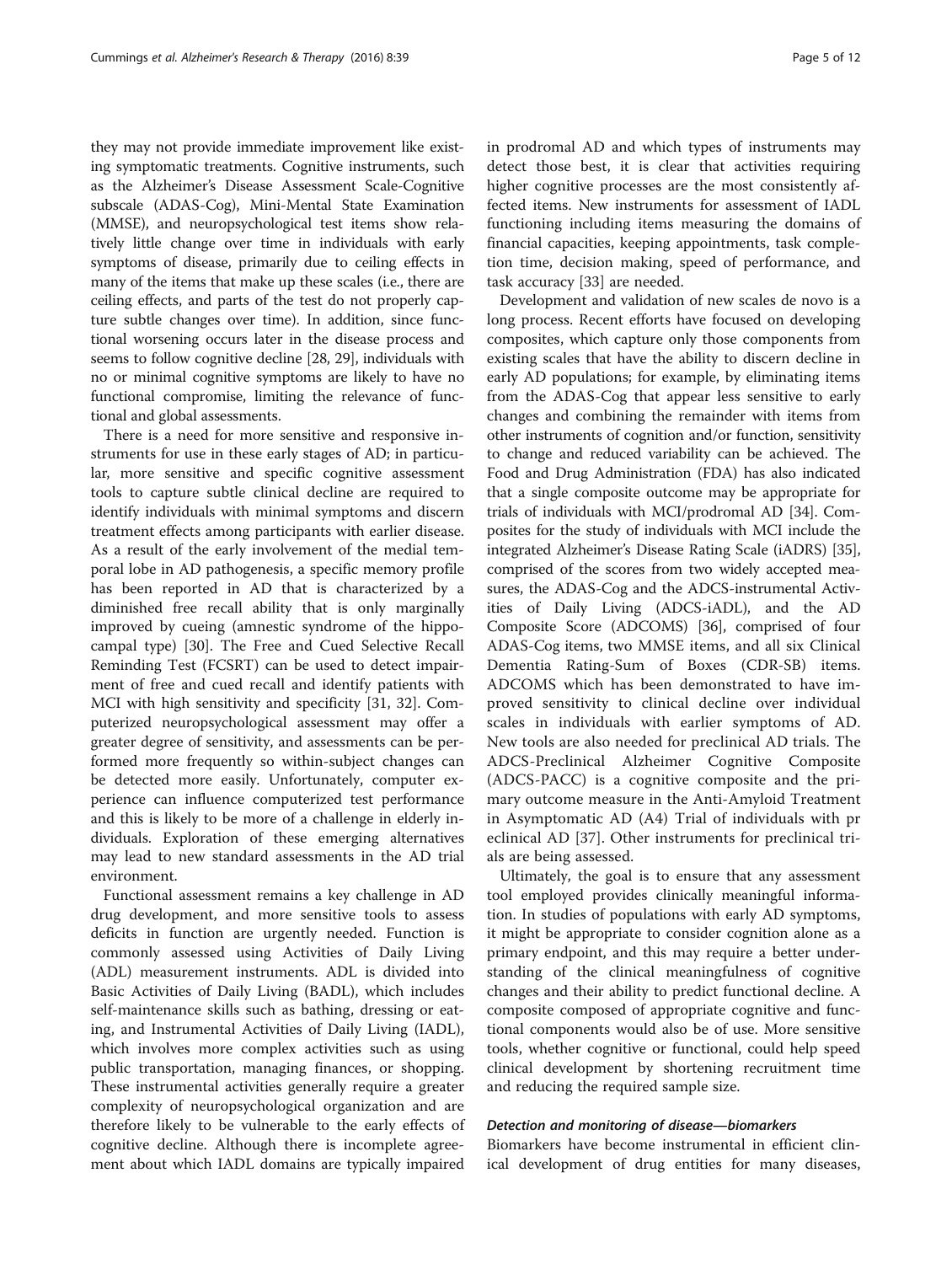assisting with appropriate patient selection, testing target engagement by a drug, and monitoring disease progression. In the AD field, biomarkers will be essential to speed clinical development.

Diagnostic AD markers are considered those reflective of AD pathology. In this realm, the focus thus far has been on cerebrospinal fluid (CSF) markers—  $Aβ_{42}$ and tau (total tau or phosphorylated tau)— and positron emission tomography (PET) imaging with amyloid or tau tracers to provide information on the extent of amyloid plaque burden or tau neurofibrillary tangles in the brain [[12, 38\]](#page-10-0). Use of diagnostic markers is essential to ensure enrollment of individuals who have AD pathology; clinical diagnosis alone of AD dementia is not always accurate. Approximately 25 % of subjects diagnosed clinically with mild AD dementia have been shown to be amyloid-negative [[39\]](#page-10-0) and the proportion is even higher in MCI [[40\]](#page-10-0). Diagnostic biomarkers, however, need to be inexpensive and simpler to use if they are to be widely integrated. Topographical biomarkers are used to identify downstream brain changes indicative of AD pathology (brain regional structural and metabolic changes) [[12](#page-10-0)]. They include magnetic resonance imaging (MRI)-related biomarkers, for example structural MRI to assess hippocampal atrophy, ventricular volume, whole brain volume, and cortical thickness. While useful as disease progression markers in trials, they lack the specificity of diagnostic markers and may not be helpful in early stages of disease.

In light of the challenges with clinical endpoints and the protracted and unpredictable clinical course of AD, it is crucial to have access to surrogate biomarkers that could provide an early indication that a drug is having an effect that will ultimately lead to cognitive and functional improvements; no qualified surrogates for AD trials are currently available. The use of surrogate markers would make clinical trials of potential DMTs more efficient. Their use would enable better decisions about which compounds (from a number of closely related candidates) to advance and at what dosage, thus reducing the overall risk of failure. The more clinical trials that incorporate potential surrogates, the sooner the discovery and qualification of a surrogate marker can be expected. Once it is known that a surrogate endpoint predicts clinical benefit, the surrogate endpoint may be used to support additional approvals. Establishment of surrogate status for biomarkers takes years; as a result, they are unlikely to be available to assist reaching the 2025 goal.

A target engagement biomarker helps determine whether the study drug has engaged its target in the disease process and thus has the opportunity to produce a clinical benefit. They are most useful for eliminating compounds that have inadequate engagement to effect a clinical change, thus freeing resources to invest in more promising agents. Their use in Phase 2 would help eliminate ineffective drugs so that failures in Phase 3 are reduced.

#### Repurposed drugs

Repurposed agents are drugs that have been approved for another indication but may have pharmacological effects relevant to the treatment of AD [\[41](#page-11-0)]. Repurposed agents with possible effects in AD include, but are not limited to, statins, anti-hypertensives, cancer treatment agents, and anticonvulsants [\[42](#page-11-0)–[44\]](#page-11-0). Repurposed agents have the potential of accelerating the AD drug development timeline. They have already been through preclinical toxicology assessments; Phase 1 human safety, tolerability and pharmacokinetic assessments; Phase 2 safety and efficacy studies for the original indication; Phase 3 studies for the original indication, and regulatory review for the original indication. Development of a repurposed agent for use in the AD field could begin with a Phase 2 proof-of-concept and dosing study for AD, thus avoiding the time and expense of preclinical development and Phase 1. Challenges do exist, however. While safety and tolerability of these drugs are well known, they will not have been used in AD populations where vulnerabilities may differ. In addition, many of these agents have no or limited patent protection and intellectual property challenges may decrease the interest of pharma in investing in their development [[45](#page-11-0)]. This alternate pathway for AD drug development has promise but is not likely to have a major impact on the 2025 AD treatment goal.

#### Regulatory environment

With a shift in the focus of AD drug development to earlier stages of disease, both the FDA and the European Medicines Agency (EMA) are putting increasing emphasis on opportunities in this realm and have issued draft guidances addressing drug development for AD [[34](#page-10-0), [46\]](#page-11-0). We provide both AD-specific and more general examples of where regulatory changes have, or could help, speed AD drug development.

# Accelerating the review process

Accelerating the review process could shorten the overall development cycle by several months. At the FDA, the update of the Prescription Drug User Fee Act (PDUFA) V in 2013 has resulted in shorter review times with review time goals met more often than in previous years, and average review time reduced; in 2012, the median review time was 10 months, versus 8.5 months in 2015 [\[47\]](#page-11-0). The FDA has introduced expedited programs for treatments that address unmet medical needs in serious diseases [[48\]](#page-11-0):

– Accelerated Approval is based on a surrogate endpoint that is "reasonably likely to predict clinical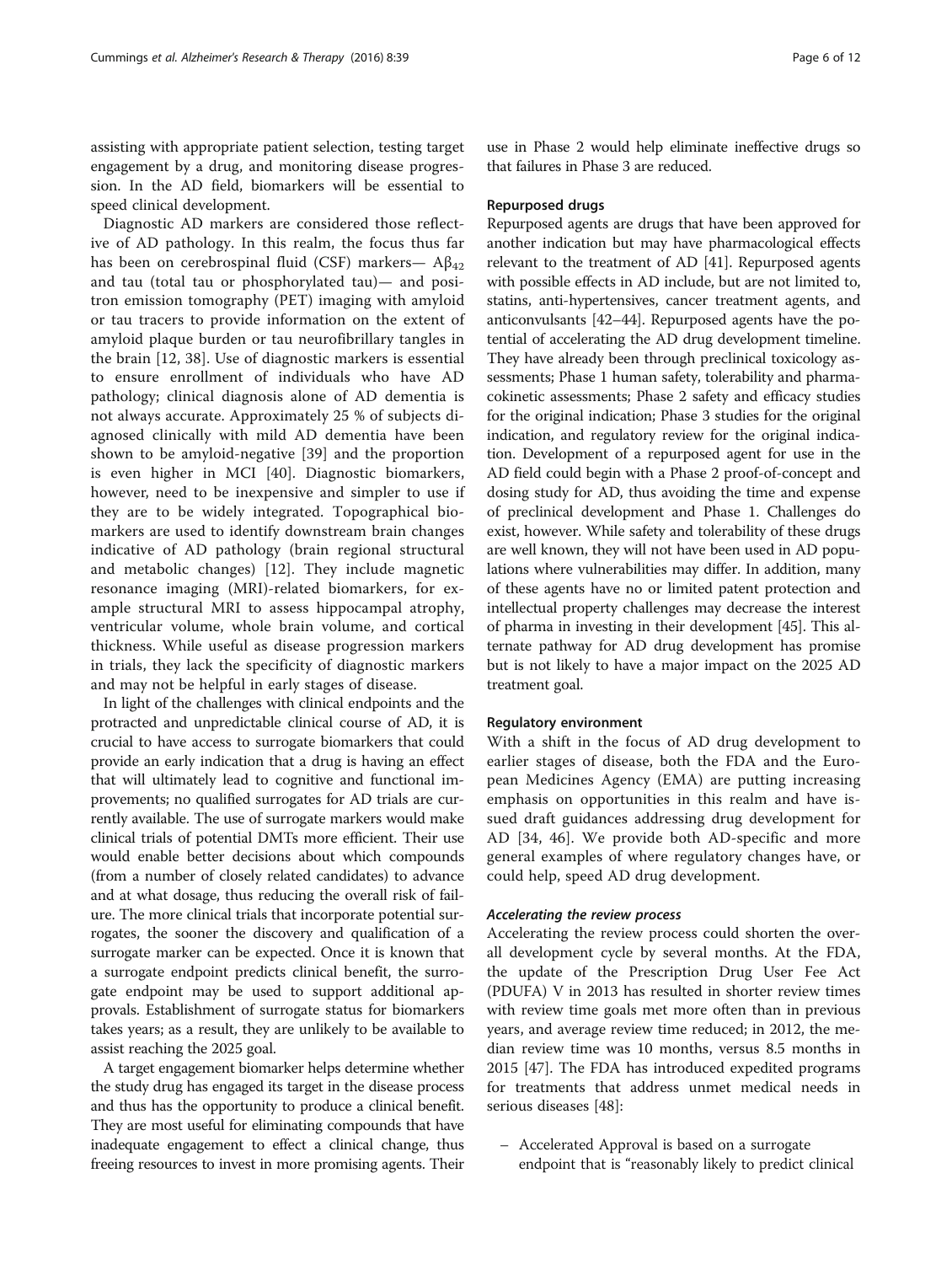benefit" with clinical benefit verified through post-approval (Phase 4) testing; it has been used to approve over 90 new drugs and biologics, for example, in AIDS and cancer;

- Priority Review provides a shortened FDA review goal (6 vs 10 months, after 2 months filing) and is based on study findings;
- Fast Track Designation involves the FDA working closely with drug sponsors to facilitate submission of acceptable drug development plans; once the sponsor begins to develop its marketing application data, it can submit the data to the FDA for "rolling review," rather than the usual process of submitting the entire marketing application at once. This could potentially save 1 to 2 months if the FDA begins reviewing initial portions of a rolling submission when they are available. While fast track does not guarantee a shorter review process, fast track submissions show more promise for receiving priority review, pending study findings. Of the DMTs currently in development, a few (less than 10) have received fast track designation;
- Breakthrough Therapy Designation whereby the FDA provides intensive guidance on an efficient drug development program, beginning as early as Phase 1. To date, more than 100 drug development programs, predominantly in oncology, have been granted breakthrough therapy designation. In cancer drug development, breakthrough therapy designation was associated with a 2.2-year reduction in time to approval [\[49\]](#page-11-0); in that study, all drugs receiving breakthrough designation received priority review and most received fast track designation. Going forward, this path could be applicable to AD drug programs.

In July 2015, the EMA revised their guidelines [[50\]](#page-11-0) on the implementation of accelerated assessment and conditional marketing authorization to accelerate access to medicines that address unmet medical needs. The revisions include more detailed guidance on how to justify fulfilment of major public health interest, allows for a faster assessment of eligible medicines by EMA scientific committees, and emphasizes the importance of early dialogue with the EMA so that accelerated assessment can be planned well ahead of the submission. The guidelines also specify information on conditional marketing authorization which allows for the early approval of a medicine on the basis of less complete clinical data than normally required if the medicine addresses an unmet medical need and targets a serious disease.

#### Study endpoint considerations

As noted above, efficient AD clinical development requires that study endpoints are most appropriate for the mechanism of action of the drug being tested (e.g., disease modifying or symptomatic treatment) and the stage of disease being targeted (e.g., preclinical, MCI, AD dementia). In the regulatory setting, it may be appropriate to consider drug approval based on a cognitive outcome only rather than cognition and function in these earlier stages of disease. The difficulty in showing a drug effect on functional endpoints in those with earlier disease is recognized by the FDA [\[34\]](#page-10-0) and EMA [\[46](#page-11-0)]. It may be feasible to use a cognitive primary endpoint as an intermediate or surrogate endpoint for an accelerated approval, followed by a continuation of the study or a separate study demonstrating persistence of benefit to support a later approval with standard endpoints.

Eventually, AD drug development time could be shortened through acceptance of more sensitive clinical endpoints and biomarkers, particularly surrogate markers for efficacy, as data become available to support their predictive utility for clinical benefit.

# Number of pivotal studies

Approval pathways that allow two pivotal studies to use two different populations in the AD continuum (e.g., one study in mild AD and one study in prodromal AD rather than two trials for each) are being considered by regulators [[46\]](#page-11-0). This could allow availability to a broader patient population at initial approval, thus shortening the time to availability for one of the populations by 3 to 5 years. Taking this a step further, if conditional approval was based on findings from a single trial in one AD population with the requirement to test the drug more broadly after approval, Phase 3 development could be shortened considerably, though with a potential risk of use of a drug that is ineffective in some populations.

# Other considerations in accelerating AD drug development

While we have focused on immediate efforts to hasten clinical development, simultaneously there needs to be advancement in other areas that, while not necessarily having direct impact on the 2025 goal, will have longterm consequences in AD drug development.

#### Basic research

There are currently less than 25 agents in Phase 1 AD development [\[14](#page-10-0), [51\]](#page-11-0). In light of the high attrition over the course of drug development, this is not adequate to ensure that new, effective, and diversified therapies successfully complete Phase 3 development. With the time frames required for AD drug development (Fig. [1\)](#page-2-0), new research investments in the basic science of AD will not have their impact until after 2025. Continuing basic research efforts are fundamental to eventual clinical advancement. We will need to focus efforts, including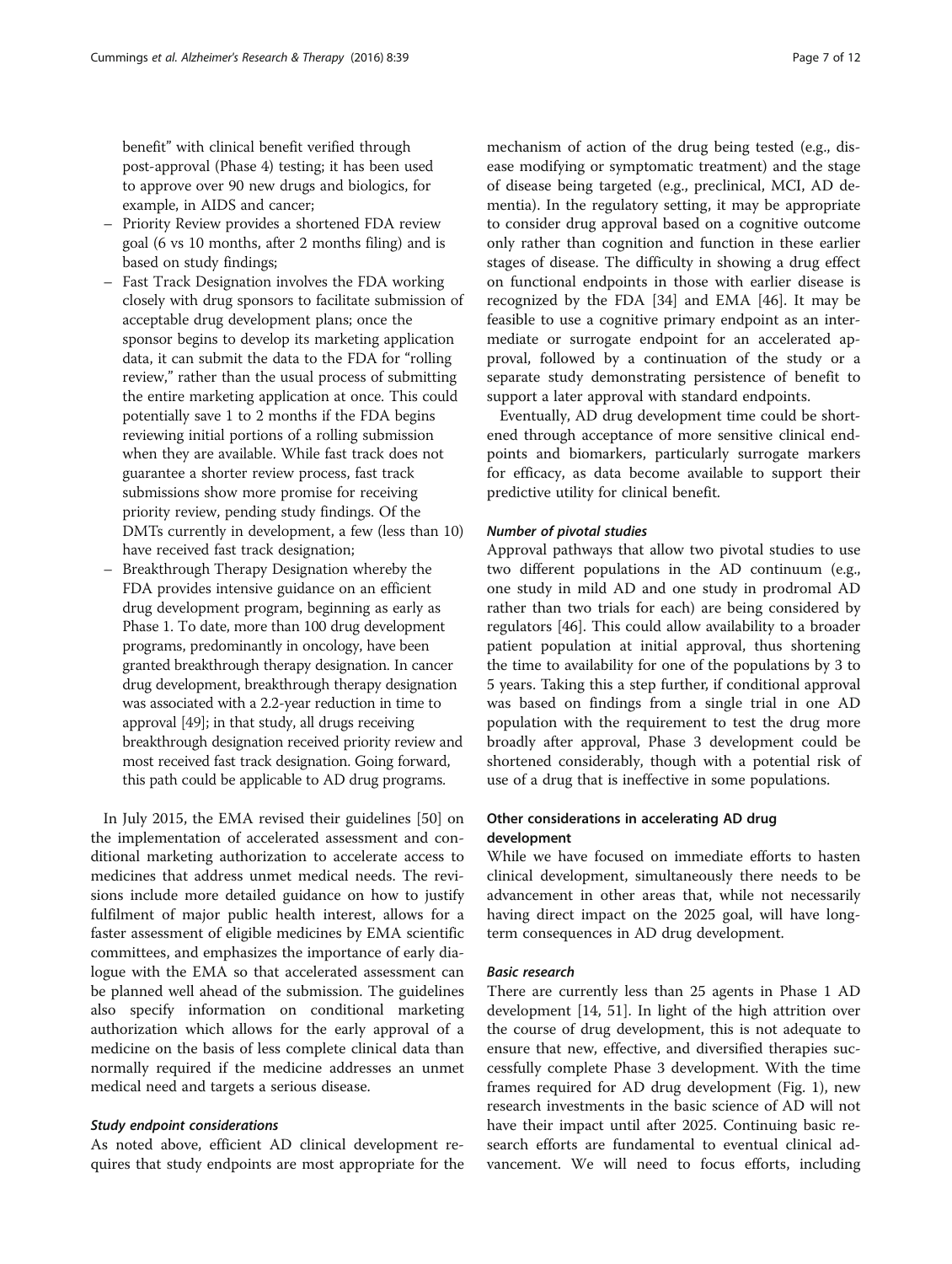funding, on furthering understanding of disease pathogenesis to identify treatment targets, effectively determine risk, measure disease activity, and treat and ultimately prevent disease. This is not without its challenges, particularly since the underlying neuropathology of AD precedes symptom onset by 15 to 20 years. New investment in federally funded basic science and industry-based research will be critically important to advancing the AD field. Also important is the diversification of models in which efficacy can be assessed. AD drug efficacy is typically explored using transgenic mice but they recapitulate only a limited part of the AD biology (e.g., amyloidosis), and efficacy has not been predictive of cognitive benefit in the human setting. Improved reproducibility of animal model observations, greater focus on animal systems as models for only a portion of the AD process, and increased emphasis on how best to translate animal observations to human trials are all areas that can increase the value of animal models in AD drug development. Newer models include humanderived induced pluripotent stem (iPS) cells, which can increase predictive confidence of the observations in nonclinical stages of development [\[52](#page-11-0), [53](#page-11-0)].

Together with basic research in the AD field, we need to ensure that any new knowledge is rapidly integrated into clinical development. The scientific knowledge available when compounds currently in Phase 3 were in early development is now nearly a decade old. Shortening the development cycle times will lessen the gap between scientific discovery and clinical development, thus allowing more scientifically informed drug discovery and development.

## Drug pipeline and combination therapy

In concert with basic research efforts, we need greater diversity in the preclinical pipeline, with development of novel therapeutic approaches and targets. More diversity will increase the likelihood that success in preclinical development will translate to success in clinical development (i.e., higher probability that at least one candidate will succeed), thereby reducing the risk of clinical development.

The pathophysiology of AD is known to be multifactorial, and it is anticipated that combinations of DMTs with complementary or synergistic mechanisms of action may have an important therapeutic role, yet there is little opportunity for approval of a combination therapy by 2025. Increased focus on clinical development of combination therapies is likely a prerequisite for an optimal therapeutic benefit, as is evidenced by current state-of-the-art treatments for many cancers as well as HIV-AIDS, cardiovascular disease, and tuberculosis. The role of and challenges with combination therapies in AD have been recently highlighted by Hendrix

et al. [[16\]](#page-10-0). Challenges are many and include those related to dose finding, number of required studies (exacerbated in the study of combination therapies where traditionally a factorial design is required—combination is compared to the two monotherapy arms and to placebo) as well as strategic issues related to codevelopment of combinations of drugs that reside in different companies. Regulators are considering the impact of combination therapy; for example, they acknowledge that a full factorial design may be difficult for DMTs due to the large sample sizes required in each arm over long study periods and are open to considering alternatives, for example exclusion of the monotherapy arms, if scientifically justified [[46\]](#page-11-0). This would reduce the required sample sizes thus hastening trial recruitment and clinical assessment.

# Collaborations

Measures to speed up clinical trial execution and regulatory review will rely heavily on stakeholder collaborations and data sharing. There are numerous and increasing collaborations among relevant parties (pharma, government, academia, advocacy groups) and established collaborations are joining together.

In Europe, the Innovative Medicines Initiative (IMI) [[54\]](#page-11-0) aims to accelerate drug development by facilitating collaboration among key players involved in healthcare research, including universities, industry, patient organizations, and medicines regulators. IMI projects include: the Prediction of cognitive properties of new drug candidates for neurodegenerative diseases in early clinical development (PharmaCog) [[55\]](#page-11-0), to increase the ability to predict new medicines from laboratory studies and clinical models; the European Medical Information Framework Platform (EMIF) [[56\]](#page-11-0), to develop a framework for evaluating, enhancing and providing access to AD data (including CSF data, MRI scans, PET scans, plasma samples, DNA samples and RNA samples) from across Europe using Electronic Healthcare Record databases, and to identify biomarkers of AD onset in the preclinical and prodromal phase as well as for disease progression and to identify high-risk individuals for prevention trial participation; and the European Prevention of Alzheimer's Dementia (EPAD) Initiative [\[57\]](#page-11-0), to provide an environment for testing interventions targeted at delaying the onset of clinical symptoms with the aim of establishing a European-wide register of 24,000 participants.

The Critical Path Institute (C-Path) [\[58\]](#page-11-0) is a nonprofit organization that promotes collaboration across regulators, industry, and the research community. C-Path's mission is to help catalyze the translation of scientific discoveries into innovative medicines, including in AD. Within C-Path is the Coalition Against Major Diseases (CAMD), which focuses on sharing precompetitive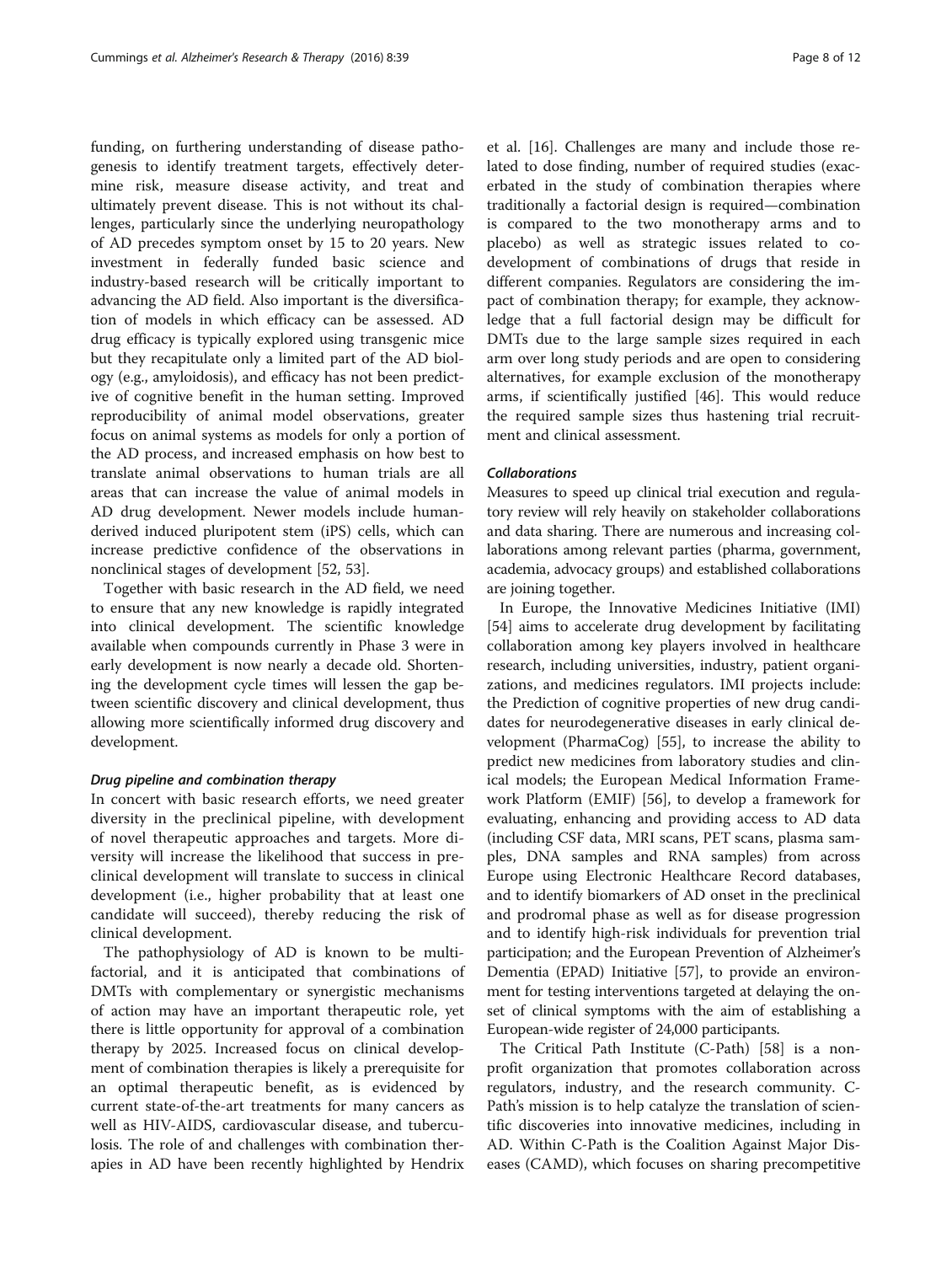patient-level data from the control arms of legacy clinical trials, developing new tools, and developing consensus data standards. It has also led a process that successfully advanced a clinical trial simulation tool for AD through the formal regulatory review process at the FDA and EMA [[59\]](#page-11-0). CAMD will integrate its AD clinical trial data into the Global Alzheimer's Association Interactive Network (GAAIN) [[60\]](#page-11-0) to broaden GAAIN's data sharing abilities. GAAIN is a platform for searching and integrating data from AD and other dementia research studies to assists scientists who are working to advance research and discovery in the field.

Accelerating Medicines Partnership-Alzheimer's Disease (AMP-AD) [\[61](#page-11-0)] is an initiative between the National Institutes of Health (NIH), Pharma, and non-profit organizations. Its activities include the Biomarkers Project to explore the utility of tau imaging and novel fluid biomarkers for tracking responsiveness to treatment and/or disease progression, and the Target Discovery and Preclinical Validation Project aimed at shortening the AD drug development process through analysis of human tissue data and network modeling approaches.

The Alzheimer's Prevention Initiative [\[62](#page-11-0)] is a collaboration focused on evaluating therapies in persons who are cognitively normal but at increased genetic risk of developing symptoms of AD. The Alzheimer's Prevention Registry [\[17](#page-10-0)] is part of the initiative. The Generations study was launched through the Alzheimer's Prevention Initiative and funded by NIH, Novartis, and other funding groups, and is designed to assess the ability of two investigational anti-amyloid therapies to prevent or delay the development of AD symptoms in a population known to be at high risk for the disease because of their age and apolipoprotein E epsilon 4 (ApoE4) gene status (APOE-e4 homozygotes).

The Dominantly Inherited Alzheimer Network Trials Unit (DIAN-TU) [[18\]](#page-10-0) is a collaboration between NIH, academic centers, industry, and the Alzheimer's Association to advance tirals of new therapies in high risk populations and to help initiate meetings of key stakeholders, including patients, regulatory agencies, industry, and AD researchers and non-profit organizations. DIAN-TU also developed an expanded registry, as discussed above.

#### Big data

Modern biomedical data collection is generating exponentially greater amounts of information, and this can positively impact the timelines for development of new therapies for AD. The plethora of complex data poses significant opportunities to discover and understand the critical interplay among such diverse domains as genomics, proteomics, metabolomics, and phenomics, including imaging, biometrics, and clinical data [[63](#page-11-0)].

Big data analytics are appropriate for interrogation of these data and the relationships among data to produce hypotheses regarding target identification, systems pharmacology, and drug development. Data sharing, causal inference and pathway-based analysis, crowdsourcing, and mechanism-based quantitative systems modeling represent successful real-world modeling opportunities where big data strategies can assist in identifying relationships, risk factors for onset and progression, and new outcome measures that could not be discovered with traditional analytic techniques [\[64](#page-11-0)]. Mechanism-based modeling, process and interaction simulation approaches, integrated domain knowledge, complexity science, and quantitative systems pharmacology can be combined with data-driven analytics to generate predictive actionable information for drug discovery programs, target validation, and optimization of clinical development [[65](#page-11-0)]. These data are available now and are accumulating at great speed; application of appropriate bioinformatics analyses could produce discoveries capable of accelerating drug development timelines and assisting in meeting the 2025 goal. Big data will play a larger role in drug discovery and development in the post-2025 period.

#### Financing

AD drug development is hugely expensive. Global financing for AD research and development is inadequate relative to costs of the disease and the level of funding is low compared to other diseases with a significant public health impact. While countries are beginning to recognize the impact of AD costs of care on global economic growth and are making investments in this area, it is unrealistic to rely on public financing alone. To accelerate drug development efforts, more innovative approaches centered on a collaborative, cross-sector effort that links the search for a cure with the world's private investment markets are needed. This will include: social impact investing so that private investors can pursue investment returns while supporting causes that reflect their values/priorities; venture capital and venture philanthropy, for example The Alzheimer's Drug Discovery Foundation (ADDF) [[66](#page-11-0)] and The Cure Alzheimer's Fund [[67\]](#page-11-0); crowd funding, for example Give To Cure [[68\]](#page-11-0) whose first campaign is targeting AD; state financing; industry investment in the pipeline of early stage companies; collaboration among drug companies for risk sharing; and academia-industry collaborations to support research for new target identification, early drug candidate identification, and creation of spin-off biotechnology companies. Investment in drug development could also be encouraged by legislative actions to further reduce risk and cost. For example, lengthy AD drug development shortens the time from approval to patent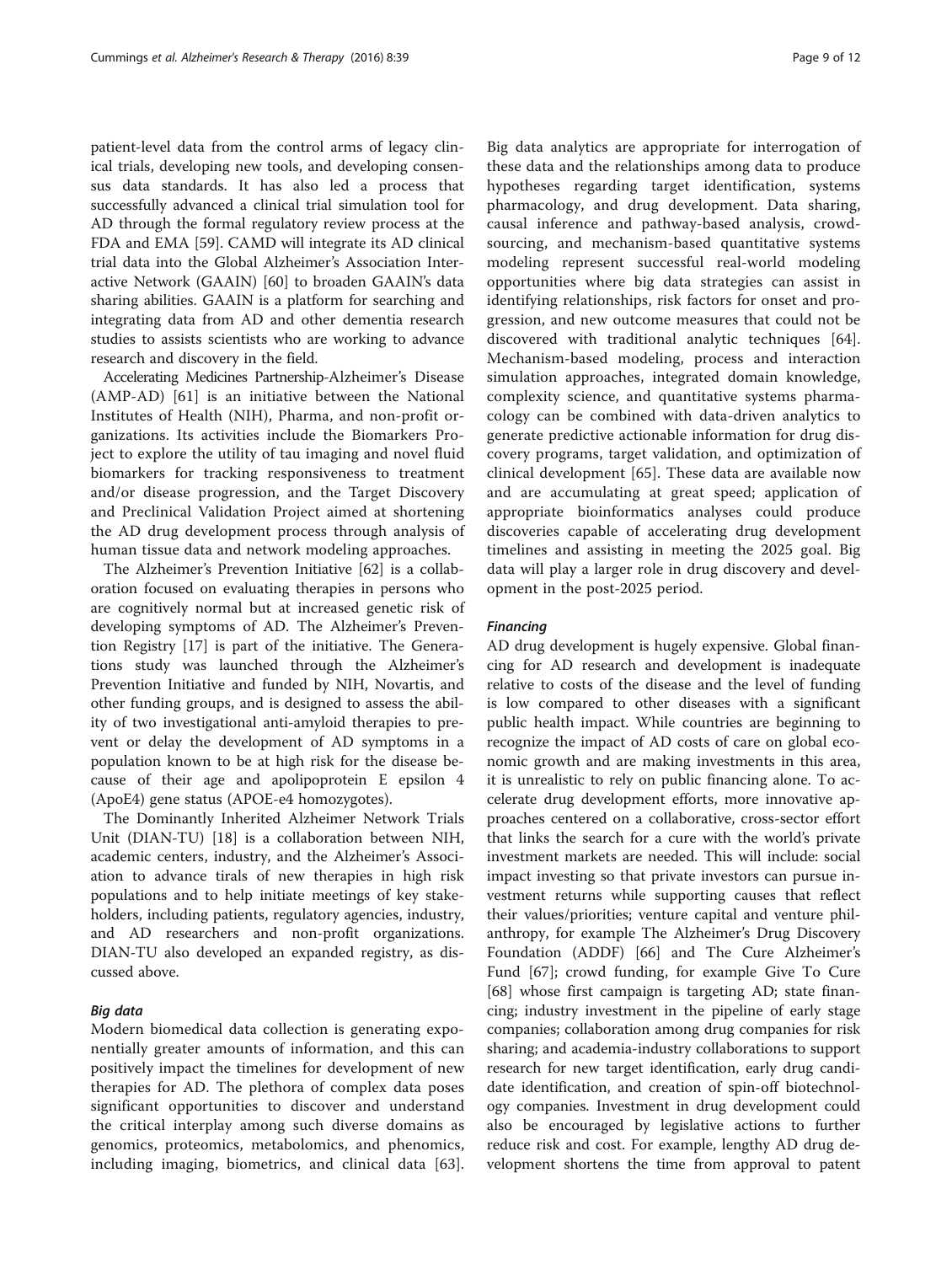expiration, thus reducing the likelihood of recouping the expense of drug development, including failed efforts; additional patent life and tax incentives for developing treatments for chronic neurological disorders might make AD drug development more attractive to additional industry investors.

# Conclusion

Accelerating research and clinical development efforts and bringing DMTs to market sooner would have a significant impact on the future societal burden of AD. Under the current conditions, only drugs currently in late Phase 1 or later could be ready by 2025, and only if the studies progress optimally. If pipeline attrition rates remain high, it is likely that only a few compounds could possibly reach this milestone. There is a great need to reduce the time and risk of AD drug development to reach the 2025 goal.

We have discussed the key areas by which we can address this challenge—improvement in trial design; better trial infrastructure; disease registries of well-characterized patient cohorts to help with fast/timely enrollment of appropriate study population; validated biomarkers to better detect disease, determine risk and monitor disease as well as predict disease response; more sensitive clinical assessment tools; and faster regulatory review.

To implement change requires efforts to build awareness, educate and foster engagement; financial commitment to increase funding for both basic and clinical research; collaboration to reduce fragmented environments and systems, to increase learnings from successes and failures, to promote data standardization and thus increase wider data sharing; and a greater depth of understanding of AD at the basic biology level and speedy translation of new knowledge into clinical development. Improved mechanistic understanding of disease development and progression is critical to more efficient AD drug development and will lead to improved therapeutic approaches and targets. More effective tools, such as biomarkers and sensitive cognitive assessments, and more appropriate selection of participants will lead to improved clinical trials. The effort required to advance a drug from bench to bedside is poorly understood by most AD stakeholders, and education regarding the complexities, long time frames, and expense of AD drug development is critical. As these steps are put in place and plans come to fruition (e.g., approval of a DMT), it can be predicted that momentum will build, the process will be self-sustaining, and the path to 2025, and beyond, will become clearer.

#### Abbreviations

A4: Anti-Amyloid Treatment in Asymptomatic AD; AD: Alzheimer's disease; ADAS-Cog: Alzheimer's Disease Assessment Scale-Cognitive subscale; ADCOM: AD composite score; ADCS: Alzheimer's Disease Cooperative Study; ADDF: Alzheimer's Drug Discovery Foundation; ADL: Activities of daily living; AMP-AD: Accelerating Alzheimer's Research and Drug Development-Alzheimer's Disease; ApoE4: Apolipoprotein E epsilon 4; BADL: Basic activities of daily living; CAMD: Coalition Against Major Diseases; CDR-SB: Clinical Dementia Rating-Sum of Boxes; C-Path: Critical Path Institute; CSF: Cerebrospinal fluid; DFC: Dementia Friendly Community; DIAN-TU: Dominantly Inherited Alzheimer Network Trials Unit; DMT: Diseasemodifying therapy; EMA: European Medicines Agency; EMIF: European Medical Information Framework Platform; EPAD: European Prevention of Alzheimer's Dementia; FCSRT: Free and Cued Selective Recall Reminding Test; FDA: Food and Drug Administration; GAAIN: Global Alzheimer's Association Interactive Network; GAP: Global Alzheimer's Platform; HCP: Healthcare professional; IADL: Instrumental activities of daily living; iADRS: Integrated Alzheimer's Disease Rating Scale; IMI: Innovative Medicines Initiative; iPS: Induced pluripotent stem; IRB/EC: Institutional review board/ Ethics Committee; IWG: International Working Group; MCI: Mild cognitive impairment; MMSE: Mini-Mental State Examination; MRI: Magnetic resonance imaging; NAPA: National Alzheimer's Project Act; NIA-AA: National Institute on Aging-Alzheimer's Association; NIH: National Institutes of Health; PACC: Preclinical Alzheimer Cognitive Composite; PDUFA: Prescription Drug User Fee Act; PET: Positron emission tomography; USC ATRI: University of Southern California Alzheimer's Therapeutic Research Institute

#### Acknowledgements

We thank Bethany Fox for her role in writing the initial outline of this manuscript.

#### Authors' contributions

JC, PSA, BD, LF, CRJ, RWJ, JCM, JR, and PS conceived the idea. JC, PSA, BD, LF, CRJ, RWJ, JCM, JR, SAD, and PS all provided written input on scientific content of all drafts and approved the final draft for submission.

#### Competing interests

JC reports providing consultation to Abbvie, Acadia, Actinogen, ADAMAS, Alkahest, Alzheon, Anavex, Astellas, Astra Zeneca, Avanir, Axovant, Biogen-Idec, Biotie, Boehinger-Ingelheim, Chase, Eisai, Forum, GE Healthcare, Genentech, Grifols, Intracellular Therapies, IRIS, Ionis Pharmaceuticals, Lilly, Lundbeck, MedAvante, Merck, Neurotrope, Novartis, Nutricia, Otsuka, Pfizer, Predemtec, Probiodrug, QR Pharma, Resverlogix, Roche, Servier, Sunovion, Suven, Takeda, Toyoma, Transition Therapeutics, and United Neuroscience. PSA reports being a consultant to NeuroPhage, Merck, Roche, Novartis, Lundbeck, Biogen, Probiodrug, Anavex and Abbvie, and receiving grants from Lilly, Janssen, the Alzheimer's Association, and the NIH. BD reports having received consultancy fees from Eli Lilly, Boehringer-Ingelheim, and Roche.

LF reports receiving honoraria or consultation fees from Avid-Eli Lilly, Astra-Zeneca, Axon Neuroscience, Baxter, Bayer, Boehringer Ingelheim, Eisai, GE Health Care, Janssen-Cilag, Lundbeck, MerckSharpe & Dohme, Merz Pharma, Novartis, Pfizer, Schering-Plough, Schwabe Pharma, TAD Pharma, and Takeda, and receiving grants from Piramal and Novartis. CRJ reports having provided consulting services for Eli Lily; owning stock in Johnson and Johnson; and receiving research funding from the National Institutes of Health (R01-AG011378, RO1-AG041851, U01-AG06786, U01- AG024904, R01-AG37551, R01-AG043392, R01-NS092625), and the Alexander Family Alzheimer's Disease Research Professorship of the Mayo Foundation. RWJ reports grants, personal fees and non-financial support from Eli Lilly; grants, personal fees and non-financial support from Pfizer; personal fees and non-financial support from Lundbeck; personal fees and non-financial support from Novartis; grants from Genentech, grants from Boehringer-Ingelheim, grants from Tau Rx, grants from Abbott; grants, personal fees and non-financial support from AC Immune; and personal fees and non-financial support from Roche Pharmaceuticals.

JCM reports that neither he nor his family owns stock or has equity interest (outside of mutual funds or other externally directed accounts) in any pharmaceutical or biotechnology company. He reports participating in the A4 (The Anti-Amyloid Treatment in Asymptomatic Alzheimer's disease) trial funded by the National Institute on Aging, Eli Lilly and Company, and several philanthropic organizations; serving as a consultant for Lilly USA and Takeda Pharmaceutical; and receiving research support from Eli Lilly/ Avid Radiopharmaceuticals, and funding by NIH grants # P50AG005681, P01AG003991, P01AG026276 and UF01AG032438.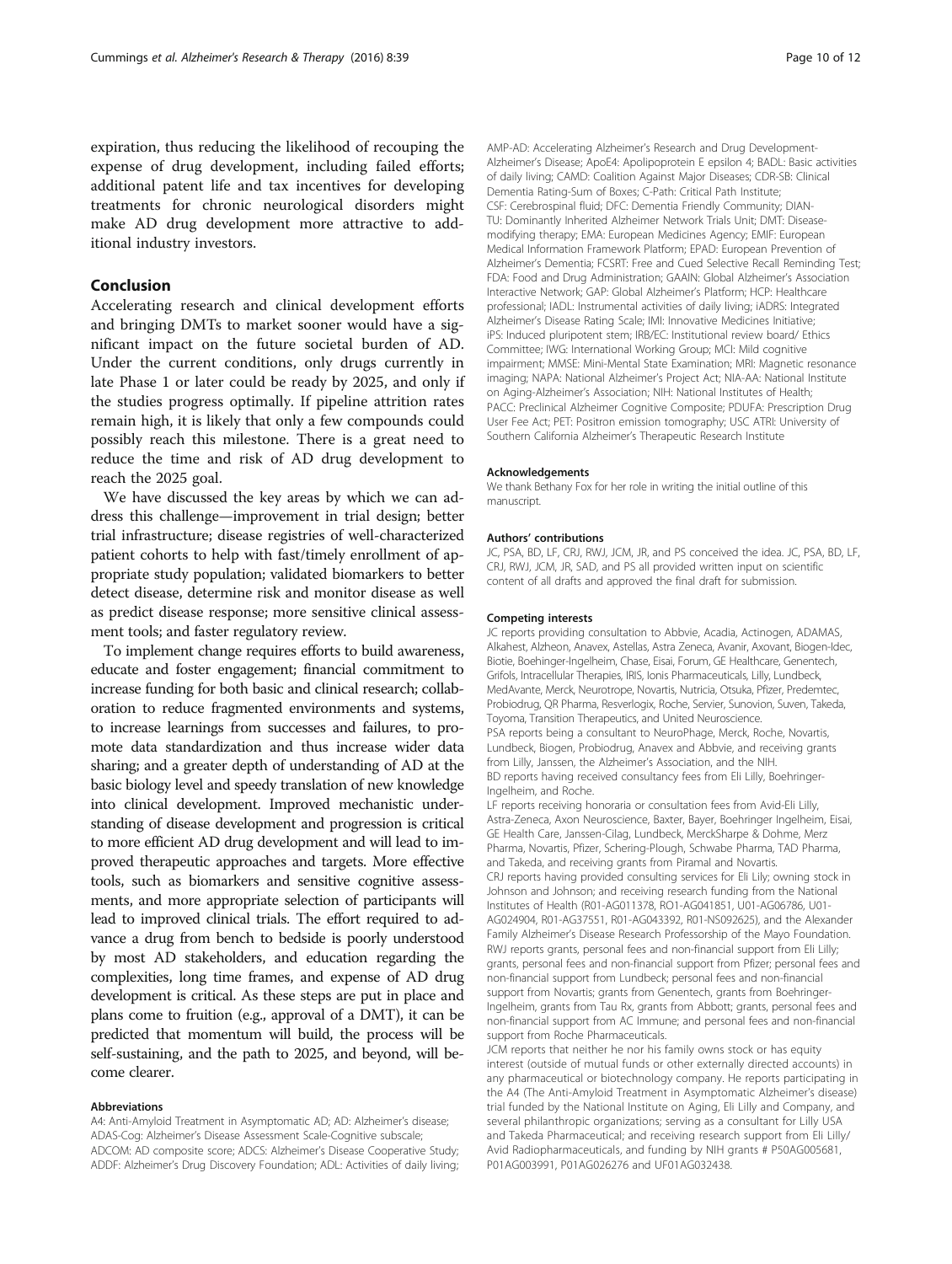<span id="page-10-0"></span>JR and SAD report being full-time employees and minor stockholders of Eli Lilly and Company.

PS reports having acquired grant support (for the institution) from GE Healthcare, Danone Research, Piramal and MERCK; in the past 2 years, having received consultancy/speaker fees (paid to the institution) from Lilly, GE Healthcare, Novartis, Sanofi, Nutricia, Probiodrug, Biogen, Roche, Avraham and EIP Pharma. He is editor-in-chief of Alzheimer's Research & Therapy, but had no role in any part of the editorial process of this manuscript. One of the authors, Philip Scheltens, is an Editor-in-Chief of Alzheimer's Research & Therapy, but was not involved in peer review of this manuscript.

#### Author details

<sup>1</sup>Cleveland Clinic Lou Ruvo Center for Brain Health, Las Vegas, NV, USA. <sup>2</sup>University of Southern California, San Diego, CA, USA. <sup>3</sup>Institute for Memory and Alzheimer's Disease (IM2A) and ICM, Salpêtrière University Hospital, Paris University, Paris, France. <sup>4</sup>Department of Geriatric Psychiatry, Central Institute of Mental Health, Medical Faculty Mannheim, University of Heidelberg, Mannheim, Germany. <sup>5</sup>Department of Radiology, Mayo Clinic, Rochester, MN, USA. <sup>6</sup> The Research Institute for the Care of Older People (RICE), Royal United Hospital, Bath, UK. <sup>7</sup>Knight Alzheimer Disease Research Center, Washington University School of Medicine, St Louis, MO, USA. <sup>8</sup>Eli Lilly and Company, Indianapolis, IN, USA. <sup>9</sup>Eli Lilly and Company, Toronto, Canada. <sup>10</sup>Department of Neurology & Alzheimer Center, VU University Medical Center, Amsterdam, Netherlands.

#### Published online: 20 September 2016

#### References

- 1. Alzheimer's Disease International, 2015. [https://www.alz.co.uk/research/](https://www.alz.co.uk/research/WorldAlzheimerReport2015.pdf) [WorldAlzheimerReport2015.pdf](https://www.alz.co.uk/research/WorldAlzheimerReport2015.pdf). Accessed 25 May 2016.
- 2. Vradenburg G. A pivotal moment in Alzheimer's disease and dementia: how global unity of purpose and action can beat the disease by 2025. Expert Rev Neurother. 2015;15:73–82. Erratum: Expert Rev Neurother. 2015;15:459.
- 3. National Alzheimer's Project Act. [http://napa.alz.org/national-alzheimers](http://napa.alz.org/national-alzheimers-project-act-backgroun)[project-act-backgroun.](http://napa.alz.org/national-alzheimers-project-act-backgroun) Accessed 25 May 2016.
- 4. Schneider LS, Mangialasche F, Adreasen N, Feldman H, Giacobini E, Jones R, et al. Clinical trials and late-stage drug development for Alzheimer's disease: an appraisal from 1984 to 2014. J Intern Med. 2014;275:251–83.
- 5. Cummings JL, Morstorf T, Zhong K. Alzheimer's disease drug-development pipeline: few candidates, frequent failures. Alz Res Ther. 2014;6:37.
- 6. Schneider LS, Sano M. Current Alzheimer's disease clinical trials: methods and placebo outcomes. Alzheimers Dement. 2009;5:388–97.
- 7. Siemers E. Drug development in AD: point of view from the industry. J Prev Alz Dis. 2015;2:216–8.
- 8. Henley DB, Sundell KL, Sethuraman G, Dowsett SA, May PC. Safety profile of semagacestat, a gamm-secretase inhibitor: IDENTITY trial findings. Curr Med Res Opin. 2014;10:2021–32.
- Sugino H, Watanabe A, Amada N, Yamamoto M, Ohgi Y, Kostic D, Sanchez R. Global trends in Alzheimer disease clinical development: increasing the probability of success. Clin Ther. 2015;37:1632–42.
- 10. Andrieu S, Coley N, Lovestone S, Aisen PS, Vellas B. Prevention of sporadic Alzheimer's disease: lessons learned from clinical trials and future directions. Lancet Neurol. 2015;14:926–44.
- 11. Albert MS, DeKosky ST, Dickson D, Dubois B, Feldman HH, Fox NC, et al. The diagnosis of mild cognitive impairment due to Alzheimer's disease: recommendations from the National Institute on Aging-Alzheimer's Association workgroups on diagnostic guidelines for Alzheimer's disease. Alzheimers Dement. 2011;7:270–9.
- 12. Dubois B, Feldman HH, Jacova C, Hampel H, Molinuevo JL, Blennow K, DeKosky ST, et al. Advancing research diagnostic criteria for Alzheimer's disease: the IWG-2 criteria. Lancet Neurol. 2014;13:614–29. Erratum in: Lancet Neurol. 2014;13:757.
- 13. Scott TJ, O'Connor AC, Link AN, Beaulieu TJ. Economic analysis of opportunities to accelerate Alzheimer's disease research and development. New York Academy of Sciences. 2013. [http://onlinelibrary.wiley.com/doi/10.](http://onlinelibrary.wiley.com/doi/10.1111/nyas.12417/epdf) [1111/nyas.12417/epdf](http://onlinelibrary.wiley.com/doi/10.1111/nyas.12417/epdf). Accessed 25 May 2016.
- 14. ALZFORUM therapeutics database. [http://www.alzforum.org/therapeutics.](http://www.alzforum.org/therapeutics) Accessed 25 May 2016.
- 15. Scheltens P, Blennow K, Breteler MM, de Strooper B, Frisoni GB, Salloway S, Van der Flier WM. Alzheimer's disease. Lancet. 2016;388:505–17.
- 16. Hendrix JA, Bateman RJ, Brashear HR, Duggan C, Carrillo MC, Bain LJ, et al. Challenges, solutions, and recommendations for Alzheimer's disease combination therapy. Alzheimers Dement. 2016;12:623–30.
- 17. The Alzheimer's Prevention Registry. [https://www.endalznow.org/.](https://www.endalznow.org/) Accessed 25 May 2016.
- 18. The Dominantly Inherited Alzheimer Network (DIAN). [https://dian-tu.wustl.](https://dian-tu.wustl.edu/en/about-dian-trials-unit/) [edu/en/about-dian-trials-unit/.](https://dian-tu.wustl.edu/en/about-dian-trials-unit/) Accessed 25 May 2016.
- 19. The Brain Health Registry. [http://www.brainhealthregistry.org/.](http://www.brainhealthregistry.org/) Accessed 25 May 2016.
- 20. The Global Alzheimer's Platform Initiative. [www.globalalzplatform.org.](http://www.globalalzplatform.org) Accessed 25 May 2016.
- 21. Cumming J, Aisen P, Barton R, Bork J, Doody R, Dwyer J, et al. Re-engineering Alzheimer clinical trials: Global Alzheimer's Platform network. J Prev Alz Dis. 2016;3:114–20.
- 22. The Cleveland Clinic Healthy Brains Registry available at [https://](https://healthybrains.org/) [healthybrains.org/.](https://healthybrains.org/) Accessed 25 May 2016.
- 23. The Alzheimer's Disease Cooperative Study. [http://www.adcs.org/.](http://www.adcs.org/) Accessed 25 May 2016.
- 24. The Join Dementia Research Initiative. [https://www.joindementiaresearch.](https://www.joindementiaresearch.nihr.ac.uk) [nihr.ac.uk](https://www.joindementiaresearch.nihr.ac.uk). Accessed 25 May 2016.
- 25. Gillette-Guyonneta S, Vellas B. The Toulouse Gérontopôle Research Center: report of activities, 2007–2011. J Alzheimers Dis. 2012;28:721–32.
- 26. van der Flier WM, Pijnenburg YA, Prins N, Lemstra AW, Bouwman FH, Teunissen CE, et al. Optimizing patient care and research: the Amsterdam Dementia Cohort. J Alzheimers Dis. 2014;41:313–27.
- 27. Kornhuber J, Schmidtke K, Frolich L, Perneczky R, Wolf S, Hampel H, et al. Early and differential diagnosis of dementia and mild cognitive impairment: design and cohort baseline characteristics of the German Dementia Competence Network. Dement Geriatr Cogn Disord. 2009;27:404–17.
- 28. Zahodne LB, Manly JJ, MacKay-Brandt A, Stern Y. Cognitive declines precede and predict functional declines in aging and Alzheimer's disease. PLoS One. 2013;8:e73645.
- 29. Liu-Seifert H, Siemers E, Sundell K, Price K, Han B, Selzler K, et al. Cognitive and functional decline and their relationship in patients with mild Alzheimer's dementia. J Alz Dis. 2015;43:949–55.
- 30. Dubois B, Albert ML. Amnestic MCI or prodromal Alzheimer's disease? Lancet Neurol. 2004;3:246–8.
- 31. Sarazin M, Berr C, De Rotrou J, Fabrigoule C, Pasquier F, Legrain S, et al. Amnestic syndrome of the medial temporal type identifies prodromal AD: a longitudinal study. Neurology. 2007;69:1859–67.
- 32. Wagner M, Wolf S, Reischies FM, Daerr M, Wolfsgruber S, Jessen F, et al. Biomarker validation of a cued recall memory deficit in prodromal Alzheimer disease. Neurology. 2012;78:379–86.
- 33. Jekel K, Damian M, Wattmo C, Hausner L, Bullock R, Connelly PJ, et al. Mild cognitive impairment and deficits in instrumental activities of daily living: a systematic review. Alzheimers Res Ther. 2015;18:7–17.
- 34. US Department of Health and Human Services Food and Drug Administration Center for Drug Evaluation and Research (CDER). Draft guidance for industry - Alzheimer's disease: developing drugs for the treatment of early stage disease. Feb 2013. [http://www.fda.gov/downloads/Drugs/GuidanceComplianceRegulatory](http://www.fda.gov/downloads/Drugs/GuidanceComplianceRegulatoryInformation/Guidances/UCM338287.pdf) [Information/Guidances/UCM338287.pdf.](http://www.fda.gov/downloads/Drugs/GuidanceComplianceRegulatoryInformation/Guidances/UCM338287.pdf) Accessed 25 May 2016.
- 35. Donohue MC, Sperling RA, Salmon DP, Rentz DM, Raman R, Thomas RG, et al. Australian Imaging, Biomarkers, and Lifestyle Flagship Study of Ageing, Alzheimer's Disease Neuroimaging Initiative, Alzheimer's Disease Cooperative Study. The preclinical Alzheimer cognitive composite: measuring amyloid-related decline. JAMA Neurol. 2014;71:961–70.
- 36. Wessels AM, Siemers ER, Yu P, Andersen SW, Holdridge KC, Sims JR, et al. A combined measure of cognition and function for clinical trials: the integrated Alzheimer's disease rating scale. J Prev Alz Dis. 2015;2:227–41.
- 37. Wang J, Logovinsky V, Hendrix SB, Stanworth SH, Perdomo C, Xu L, et al. ADCOMS: a composite clinical outcome for prodromal Alzheimer's disease trials. J Neurol Neurosurg Psychiatry. 2016;87:993–9.
- 38. Olsson B, Lautner R, Andreasson U, Öhrfelt A, Portelius E, Bjerke M, et al. CSF and blood biomarkers for the diagnosis of Alzheimer's disease: a systematic review and meta-analysis. Lancet Neurol. 2016;15:673–84.
- 39. Siemers ER, Sundell KL, Carlson C, Case M, Sethuraman G, Liu-Seifert H, et al. Phase 3 solanezumab trials: secondary outcomes in mild Alzheimer's disease patients. Alzheimers Dement. 2016;12:110–20.
- 40. Petersen RC, Aisen P, Boeve BF, Geda YE, Ivnik RJ, Knopman DS, et al. Criteria for mild cognitive impairment due to alzheimer's disease in the community. Ann Neurol. 2013;74:199–208.